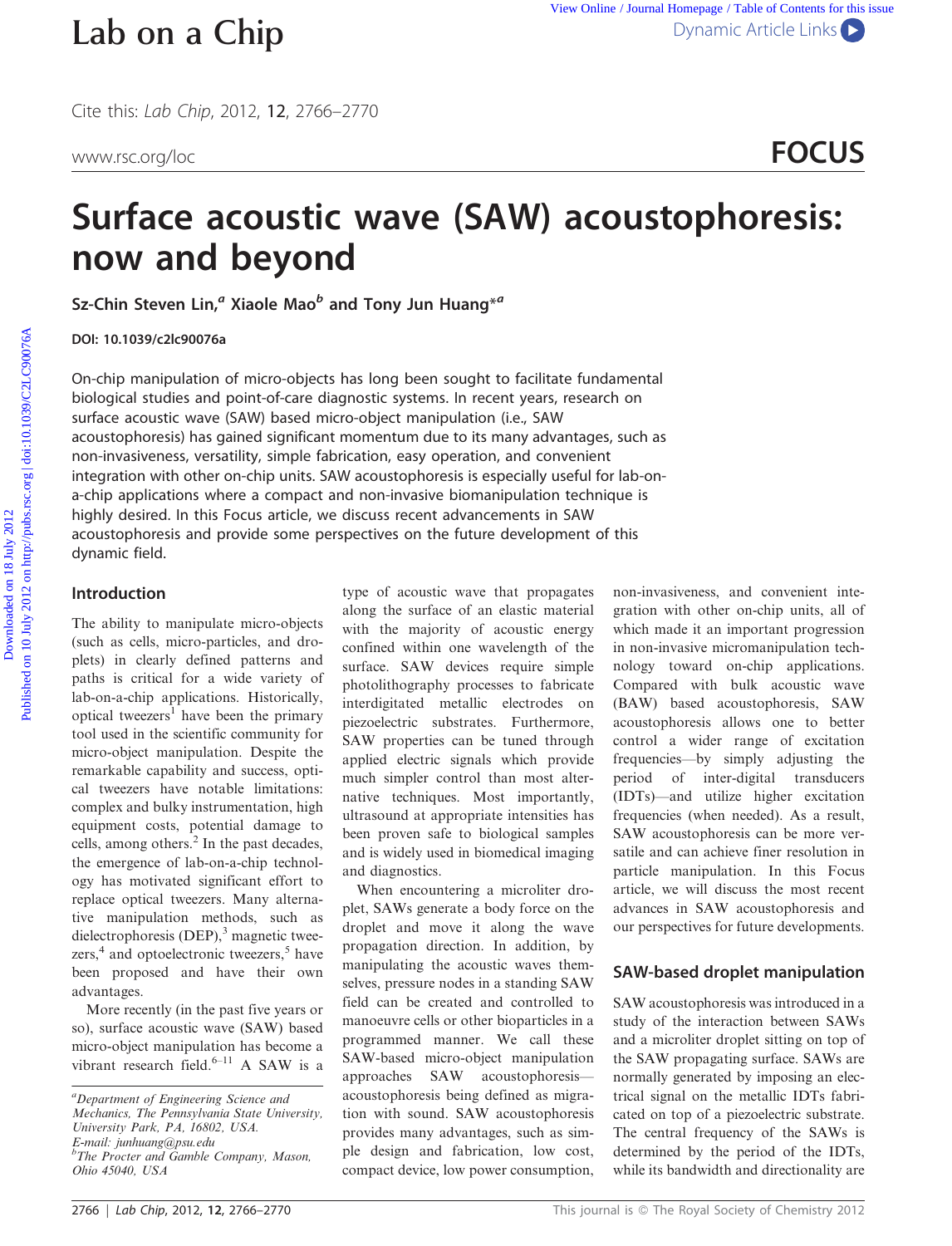

Fig. 1 (A) A schematic showing the generation, propagation, and reradiation of SAW. The enclosed patterns inside the droplet are the simulated acoustic streaming. (B) A representative design of SAW-based droplet transportation devices showing translation and merging of droplets. The droplets are approximately  $100$  nl each. (C) Collection of  $10 \mu m$  melamine particles.<sup>16</sup> (D) Removal of nonspecifically bound proteins by SAW-induced acoustic streaming. Images reproduced from ref. 12, 14, and 17 with permission from IOP, Elsevier, and APS publishing.

regulated by the number of the electrodes and aperture (overlapping length of the electrodes) of the IDTs, respectively. Lithium niobate  $(LiNbO<sub>3</sub>)$  is the most commonly used piezoelectric material in SAW acoustophoresis due to its excellent electromechanical coupling, biocompatibility, and optical transparency. As SAWs travel and reach the boundary of the droplet, part of their energy is absorbed by the fluid and reradiates in the form of longitudinal waves, which in turn actuate a bulk fluid flow within the droplet and lead to internal streaming  $(Fig. 1A).<sup>12</sup>$  By changing the incident location of the SAW, one can use the induced symmetric and asymmetric acoustic streaming to achieve a variety of droplet-based applications, including rapid fluid mixing, particle concentration, particle patterning, and reorientation of nano-objects without significantly deforming the shape of the droplet. At stronger SAW amplitudes, the droplet can be pushed by the induced body force to move along the direction of SAW propagation. At extremely high acoustic power, however, the leakage

energy oscillates the whole droplet rapidly and causes jetting and atomization of the fluid, which can find uses in applications such as nano-printing and nanoparticle generation for drug delivery.

Currently, most microfluidic devices are not truly ''Lab-on-a-Chip'' systems in the sense that they rely heavily on off-chip, fluid-driven components (e.g., syringe pumps, switches, and pressure sources) that are yet to be effectively miniaturized. In this regard, SAW-driven droplet manipulation can overcome such limitations—it can effectively transport minute volumes of sample reagents through the control of electric signals that are generated by on-chip integrated circuits, rather than relying on bulky, off-chip components. As a result, SAW-driven droplet manipulation is perfect for compact, fully integrated ''Lab-on-a-Chip'' systems and are particularly useful in point-of-care diagnostic systems for remote regions and the developing world.<sup>13</sup> Fig. 1B shows a representative design of such SAWbased droplet transportation devices, which has six independent pairs of IDTs to achieve droplet transportation in two dimensions.<sup>14</sup> Microliter to sub-microliter droplets of different reagents can be acoustically moved and merged to perform various chemical reactions in a controllable fashion. The reported speed of a microliter droplet actuated with SAWs has reached as high as 10 cm  $s^{-1}$ , at least one order of magnitude higher than the speed of any other droplet microfluidic technologies.8 With its advantages in high speed, easy and programmable operation, and simplicity in fabrication, SAW-based droplet transportation is an ideal approach for the development of on-chip automated chemical synthesis and analysis systems. For example, by moving a DNA-encapsulated droplet between heaters and sinks, onchip polymerase chain reaction (PCR) was achieved with a volume as low as  $200$  nl.<sup>15</sup>

SAW-driven droplet translation can also be employed to collect micro/nano particles along the droplet's transportation path. Fig. 1C shows the sequential images of the SAW-based particle collection.<sup>16</sup> As the droplet is propelled by the acoustic energy, the SAW-induced acoustic streaming inside the droplet lifts the particles from the surface to follow the flow circulation. As a result, rapid and efficient particle collection/removal can be obtained by electronically controlling SAW power and the path of the droplet. A similar principle is applied to remove non-specifically bound (NSB) proteins from biosensors to improve their sensitivity.<sup>17,18</sup> The fluorescent images in Fig. 1D depict the effectiveness of the removal of NSB proteins. Researchers have also proved that SAWs do not inhibit the activity of a bound protein, thus rendering it a biocompatible technique. Because the  $LiNbO<sub>3</sub>$  substrate is transparent, SAWbased droplet manipulation devices are compatible with optical characterization—they can be directly placed under a microscope to monitor the reaction in real-time. In this regard, SAW-based droplet manipulation devices can be seamlessly integrated with miniaturized portable optical detection units (e.g., CCD cameras) to build a micro total analysis system  $(\mu$ TAS) for point-of-care medical diagnostics. At the current stage, compared to other droplet microfluidic systems,<sup>19</sup> SAW-based microliter droplet manipulation techniques have relatively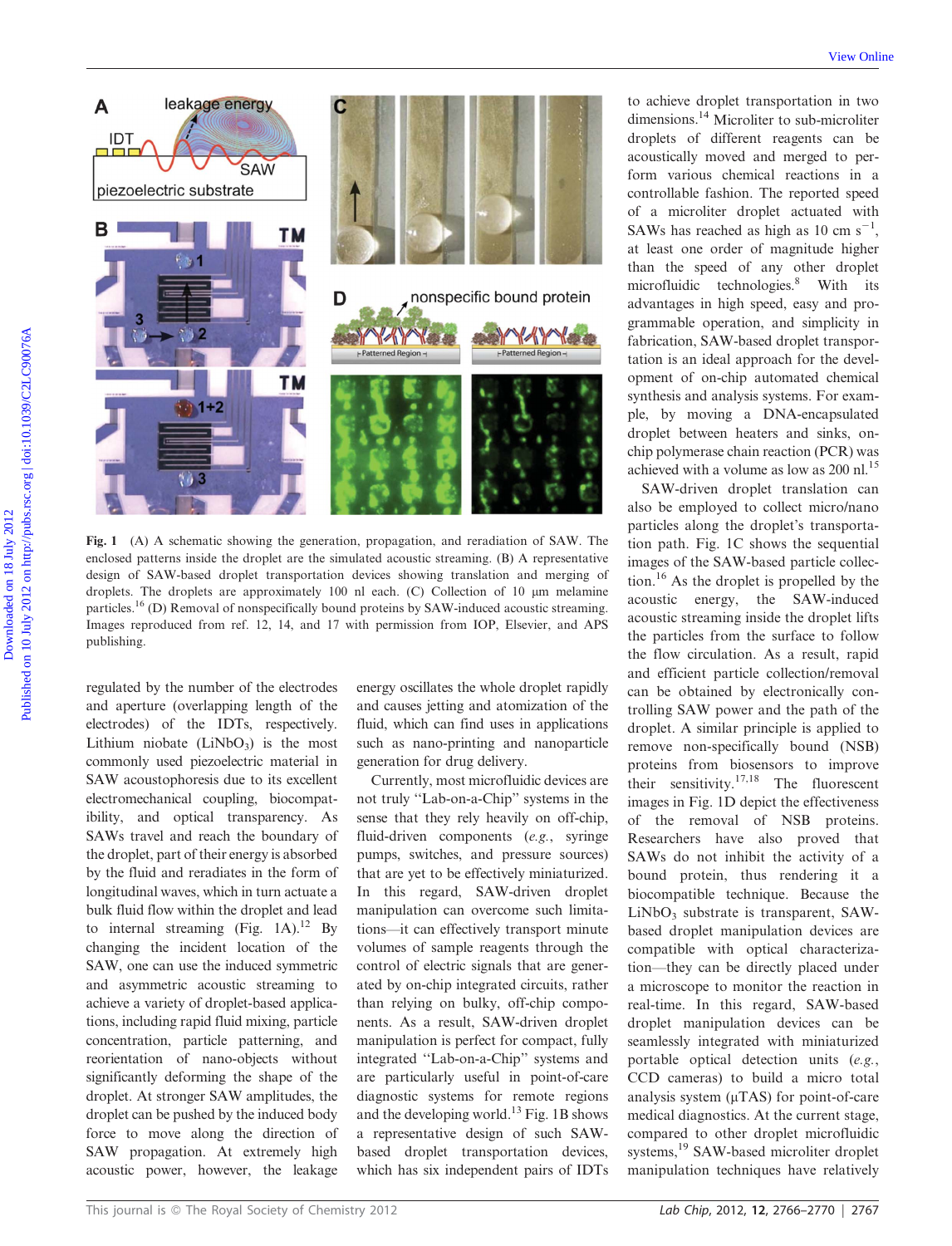low throughput—a limitation that will need to be addressed in the future.

# SAW-based single cell manipulation

In many biological studies where cell– cell, cell–biomolecule, and cell–environment interactions are involved, a noninvasive, dexterous single cell manipulation technique is needed. Optical tweezers have been widely considered as the most powerful single cell manipulation tool; however, optical tweezers require a complex and expensive optical setup, which limit their accessibility to many research teams. Additionally, focused laser-induced heating could potentially cause permanent physiological damage to biological objects. $2$  As a result, researchers have recently been focusing on developing SAW-based single cell manipulation platforms to provide a more non-invasive, accessible tool for single cell manipulation.

In order to manipulate a cell using SAW acoustophoresis, one must first acoustically trap the cell in the suspending medium. As introduced in the previous section, the interaction between a traveling SAW and a fluid medium results in acoustic streaming which moves suspended objects along the fluid circulation; this circulation makes it challenging to trap objects at designated locations. However, it has been established that objects in a standing acoustic field will experience an acoustic radiation force that pushes them toward the pressure nodes or anti-pressure nodes of

the standing field, depending on the elastic properties of the object and the surrounding medium. $^{20,21}$  For most biological objects in aqueous solutions, they will be trapped at pressure nodes. Using this mechanism, one can generate a standing SAW field using pairs of aligned IDTs to pattern cells in one or two dimensions. Fig. 2A shows a schematic of the device and the simulated pressure distribution in one- and two-dimensional standing SAW fields. Patterning a variety of cells or proteins into linear or rectangular arrays in a stationary microfluidic chamber has been demonstrated and is valuable in applications such as tissue engineering and regenerative medicine. The processing time is normally on the order of seconds, and the period is determined by the SAW wavelength which is defined by the pitch of the IDTs. Recently it has been demonstrated that by changing the IDTs from regular straight ones to slanted finger interdigital transducers (SFIT), the distance between cells can be tuned on a single chip  $(Fig. 2B).$ <sup>11</sup> Tunable control of the physical distance between cells facilitates many on-chip cell studies such as dynamic control of cell–cell interactions. Dow throughput—a limitation that will the standing field, depending on the have demonstrated that the phase and the decomposition of the standing maturing maturing maturing maturing maturing maturing maturing maturing matu

After cells are acoustically trapped at the pressure nodes of a standing SAW field, the next important task is to transport them in a programmable fashion. It is straightforward that the trapped cells can be moved by moving the location of the pressure nodes. There are two ways to achieve this goal: changing the phase or wavelength of each generated SAW. Recent studies



Fig. 2 (A) A schematic showing the generation of a standing SAW field. The bottom images show the simulated 1D and 2D pressure fields. (B) Tunable patterning of HL-60 human promyelocyte leukemia cells. I, II, and III show that the period of 1D cell pattern can be adjusted on the same device: (I) 150  $\mu$ m; (II) 78  $\mu$ m; and (III) 60  $\mu$ m.<sup>11</sup>

have demonstrated that the phase of a generated SAW can be precisely adjusted by a voltage-controlled phase shifter.<sup>22,23</sup> Therefore, cells trapped at the pressure nodes of a standing field can be shifted toward one side of the transducers. Ding et al. recently presented a design that can change the wavelength of the excited SAW using chirp IDTs (Fig. 3A).<sup>24</sup> A chirp IDT has a linear gradient in the pitch that allows it to resonate at a wide range of frequencies, thus it is able to excite SAWs of different wavelengths by tuning the electric signals. Fig. 3B shows that a single object (microparticle, cell, and organism) can be moved in a programmable manner in two dimensions by electronically controlling the standing SAW field. Arbitrary control of single micro-objects in two-dimensions is a major goal for micromanipulation in general; hence such a SAW device is coined as ''acoustic tweezers.'' Cell viability and proliferation studies showed the non-invasiveness of the acoustic tweezers.24 The non-invasiveness, versatility, compactness, simplicity in design, and ease of operation render the acoustic tweezers a strong competitor to its optical counterpart: optical tweezers.

At the current stage of development, acoustic tweezers have limitations as well. First of all, they have difficulties selecting an individual cell from a group. Second, the current designs cannot manipulate sub-micron objects such as single DNA or protein molecules. While the second limitation may soon be overcome (e.g., by increasing the SAW frequency to generate a stronger force on nano-objects), overcoming the first limitation appears to be a tough task. To make acoustic tweezers as powerful as optical tweezers, new outside-the-box ideas need to be explored, systematic fundamental studies conducted, and system development and integration need to be undertaken. To begin with, the acoustic radiation force model used to calculate the force magnitude needs to be modified to accurately represent the setting in a microfluidic chamber. For example, objects were assumed to be spherical and much smaller than acoustic wavelength; red blood cells have biconcave shapes and cannot be accurately described by the model. Furthermore, SAW-induced acoustic streaming plays a major role in manipulating objects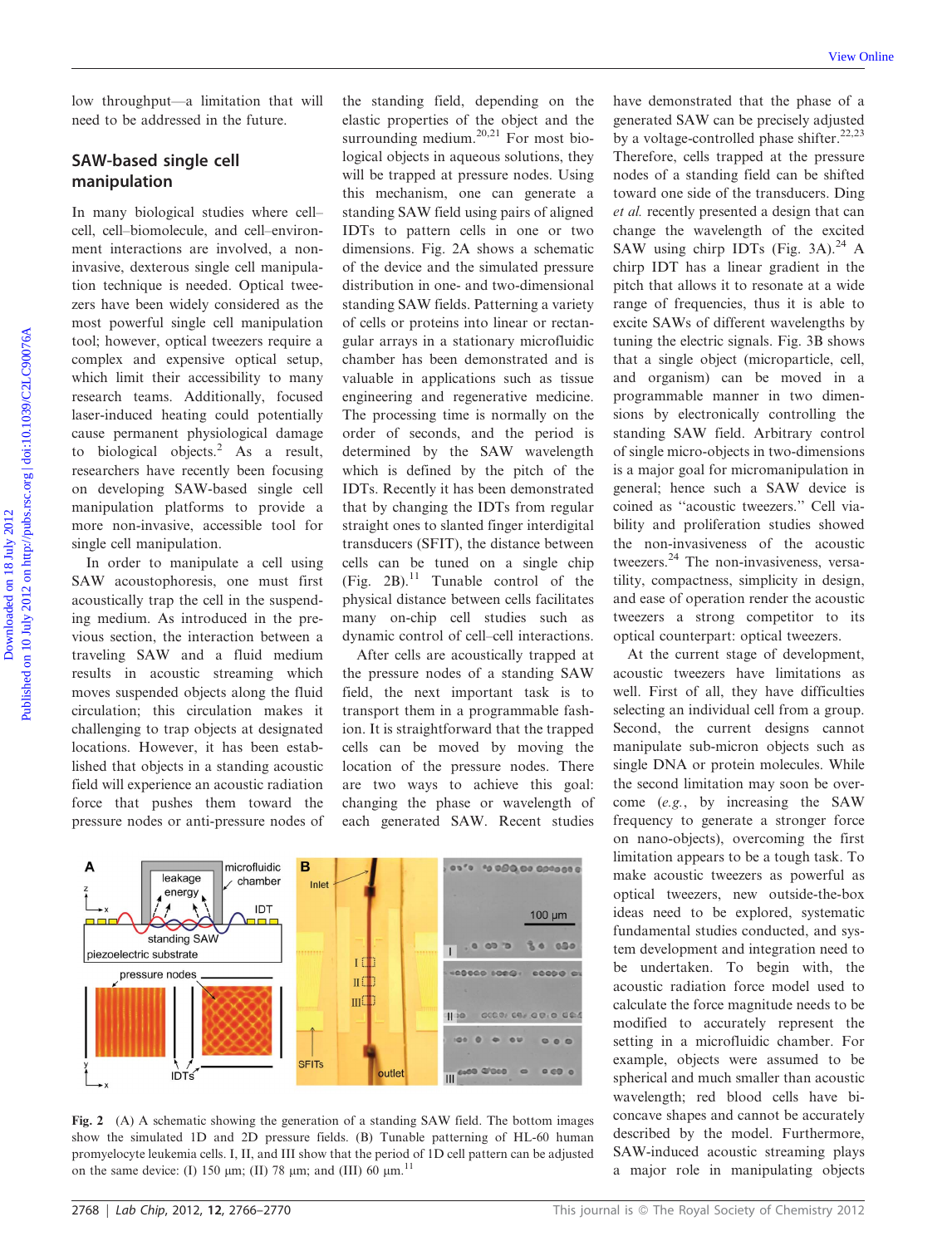

Fig. 3 (A) Device structure and working mechanism of tunable SAW-based acoustic tweezers. (B) Two-dimensional manipulation of single particle, cell, and organism. (I) Stacked images used to demonstrate independent motion in x and y using a 10  $\mu$ m fluorescent polystyrene bead to write the word ''PNAS''. (II) Stacked images showing dynamic control of a bovine red blood cell to trace the letters ''PSU''. (III) A single organism (C. elegans) was transported in two dimensions. An optical image of C. elegans (IV) before and (V) after being fully stretched by the acoustic force. Images reproduced from ref. 24.

smaller than a few microns.<sup>25–27</sup> It has to be considered together with the acoustic radiation forces to appropriately explain the complex phenomena inside the microfluidic chamber. A multi-physics model that includes the piezoelectric, acoustic streaming, and acoustic scattering effects needs to be developed. To address these challenges, close collaboration

between theorists and experimentalists is vital.

## Perspectives

SAW-based microliter droplet and single cell manipulation have demonstrated great potential to assist the development of simpler, yet more powerful platforms for a variety of lab-on-a-chip applications. Besides the aforementioned directions, we believe that the further development and implementation of the following concepts will be extremely helpful. First, the disposable superstrate concept is promising in SAW acoustophoresis.28 Fig. 4A shows that SAW can be effectively coupled to the superstrate



Fig. 4 (A) Laser doppler vibrometer scan of the SAW on (left) the substrate and (right) the superstrate showing effective coupling of acoustic energy. (B) Images showing the use of phononic crystals on a superstrate to manipulate droplets. Images reproduced from ref. 28 and 29 with permission from AIP and Wiley publishing.